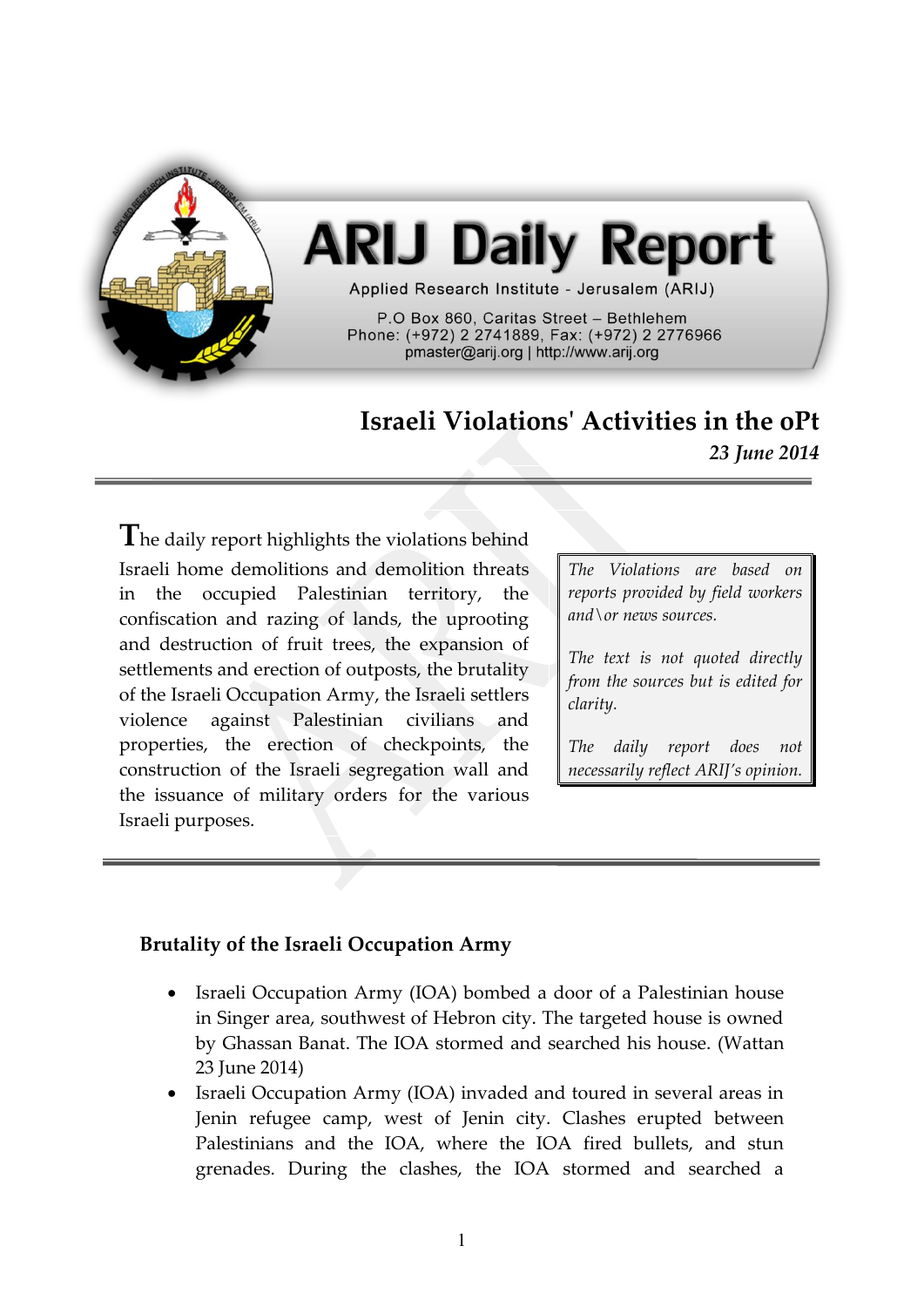Palestinian house owned by Jamal Abu Al-Hija', and transformed it to a military base. (Safa 23 June 2014)

- Clashes erupted between Palestinians and the Israeli Occupation Army (IOA) in Jenin city. The IOA opened fire at Palestinians and houses. During the clashes, the IOA stormed and searched dozens of houses. (Safa 23 June 2014)
- Clashes erupted between Palestinians and the Israeli Occupation Army (IOA) in Yabad town, west of Jenin city. The IOA fired teargas and stun grenades, causing dozens of suffocation cases. (Safa 23 June 2014)
- Israeli Occupation jeeps and bulldozes staged few meters into Palestinian land, east of As-Shaja'iya neighborhood, east of Gaza city, and opened fire at houses. (Maannews 23 June 2014)
- Israeli Occupation Army (IOA) invaded and searched 13 Palestinian houses in Qarawat Bani Hassan village, north of Salfit city. The targeted houses are owned by: Said Assi "Abu Bara", Azam Mir'I, Mahmoud Assi, Ala Assi, Tawfiq Abu Radi, Ali Assi, Muhib Mir'I, Aby Harith Assi, Harb Rayan, Khalil Rayan, Abd Al-Aziz Assi, Abu Ayman Mir'I, and Abu Azizi Mir'i. (Wafa 23 June 2014)
- Israeli Occupation Army (IOA) raided and toured in several neighborhoods in Jaba village, southwest of Bethlehem city. The IOA raided and searched several houses. During the operation, the IOA closed the entrance of the village, and prevented Palestinians from leaving or entering the village. (Wafa 23 June 2014)
- Israeli Occupation Army (IOA) stormed Al-Arroub refugee camp, north of Hebron city, and fired rubber bullets, teargas and stun grenades at Palestinians and houses, causing dozens of suffocation cases and the injury of 3 people. During the operation, the IOA arrested five Palestinians, were identified as: Amir At-Titi, Ramzi Al-Badawi, Imad Al-Jawabraih, Muheb An-Najme and Mohammad Jawabraih. (Wattan 23 June 2014)
- Clashes erupted between Palestinians and the Israeli Occupation Army (IOA) in Meithalun village, south of Jenin city. During the clashes, the IOA arrested a Palestinian. (Al-Quds 23 June 2014)
- Israel Occupation Army (IOA) raided and searched several Palestinian houses in Silat Al-Harithiya village, northwest of Jenin city. (Al-Quds 23 June 2014)
- Israeli Occupation Army (IOA) stormed two exchange money shops in Hebron and Bethlehem cities. The targeted shops are owned by Fadel Abdeen. The IOA destroyed the property and seized computer devices and files. (Maannews 23 June 2014)
- Clashes erupted between Palestinians and the Israeli Occupation Army (IOA) in Tarqumiya village, northwest of Hebron city. The IOA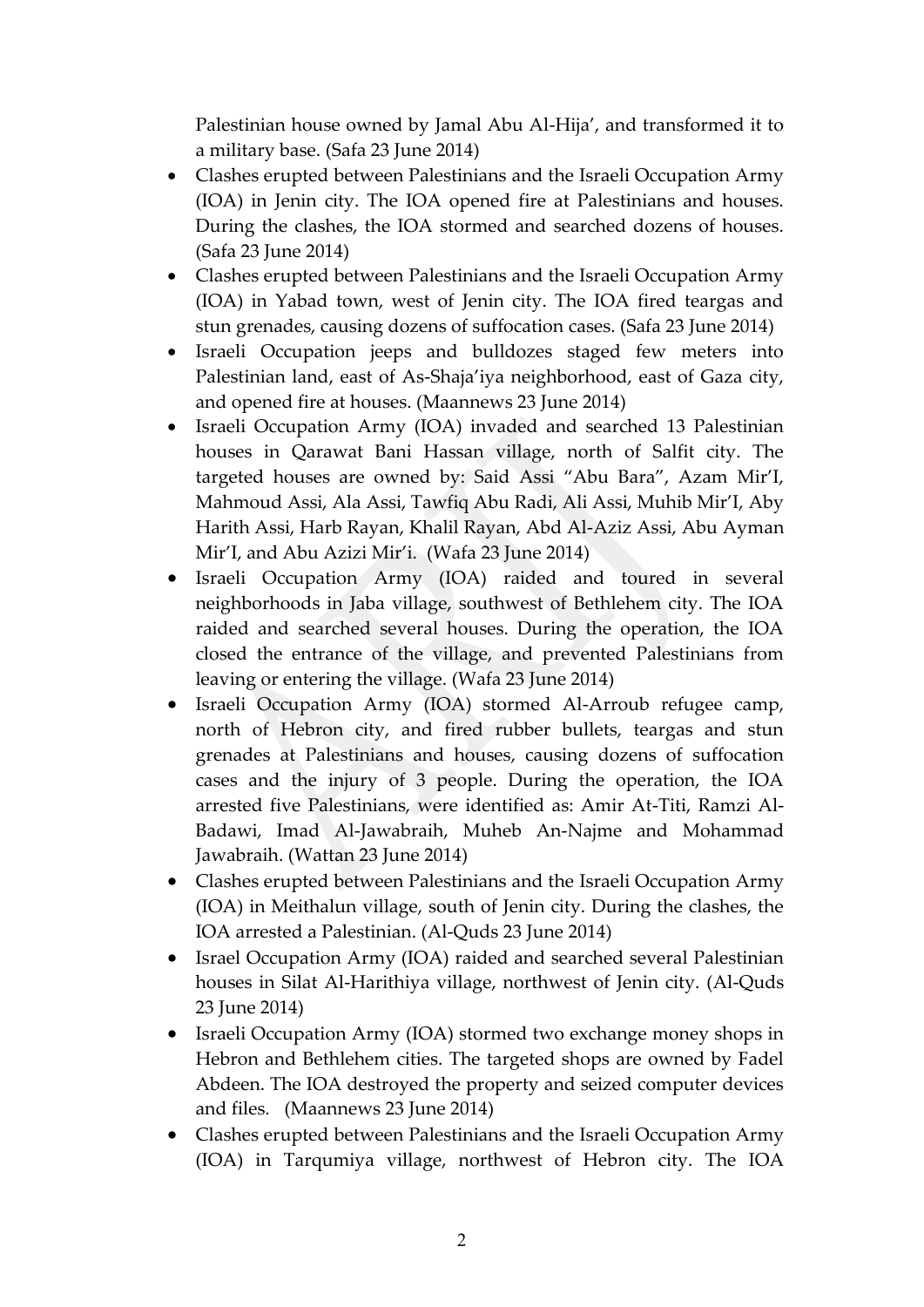stormed Palestinian commercial structures and seized security cameras. (Wafa 23 June 2014)

### **Israeli Arrests**

- Israeli Occupation Army (IOA) arrested five Palestinians after storming and searching their houses in several neighborhoods in Nablus city. The arrestees were identified as: Saleh Sa'di Al-Amer, Taha As-Sal'ous, Ahmed At-Tanbur, Abd Al-Rahman Mohammad Al-Bashtawi and Amir Ishtiya. (Paltoday 23 June 2014)
- Israeli Occupation Army (IOA) arrested Nasser Abu Qwadir while he was at one of Al-Aqsa mosque gate in Jerusalem city. (Maannews 23 June 2014)
- Israeli Occupation Army (IOA) arrested five Palestinians after raiding and searching their houses in Al-Issawiya town in Jerusalem city. One of the arrestees was identified as: Abdalla Mustafah. (SilwanIC 23 June 2014)
- Israeli Occupation Army (IOA) arrested Mutee' Abu Az-Zayeed after storming his house in Shufat refugee camp in Jerusalem city. Clashes erupted between Palestinians and the IOA. (SilwanIC 23 June 2014)
- Israeli Occupation Army (IOA) arrested four Palestinians after storming and searching their houses in Beit 'Awa town, west of Hebron city. The arrestees were identified as: Daoud Kadem As-Swaiti, Ibrahim Mohammad As-Swaiti, Ali Ibrahim As-Swaiti, Issa Mohammad Abu Jamal. (Wafa 23 June 2014)
- Israeli Occupation Army (IOA) arrested Muhannad Neirokh and Issam Abu Ayesha from Hebron city. (Wafa 23 June 2014)
- Israeli Occupation Army (IOA) arrested 12 Palestinians after raiding and searching their houses in Al-Eaziriya, Abu Dis, As-Sawahra and Arab Al-Jahaleen towns, east of Jerusalem city. The arrestees were identified as: Hani Halabi, Ashraf Dwiek, Ramzi Abu Rome, Ali Abu Ziyad, Jamel Abu Ziyad, Muhdi Qtmiri, Musa Forun, Jamel Abu Hilal, Ahmed Ayad, Mahmoud Jafal, Laith Jafal and Mohammad Arafat. (SilwanIC 23 June 2014)
- Israeli Occupation Army (IOA) arrested 6 Palestinians after raiding and searching their houses in several areas and neighborhoods in Bethlehem city. The arrestees were identified as: Ala Mohammad Hamdan, Fouad Khalil Ayad, Issa Mohammad Al-Hirimi, Ala Naem Salahat, Sameh Amjad Odeh and Musa Ibrahim Abu Basmah. (RB2000 & Wafa 23 June 2014)
- Israeli Occupation Army (IOA) arrested four Palestinians after storming their houses in several towns in Tulkarm governorate. The arrestees were identified as: Nash'at Adel Faiez Sabah from Qaffin